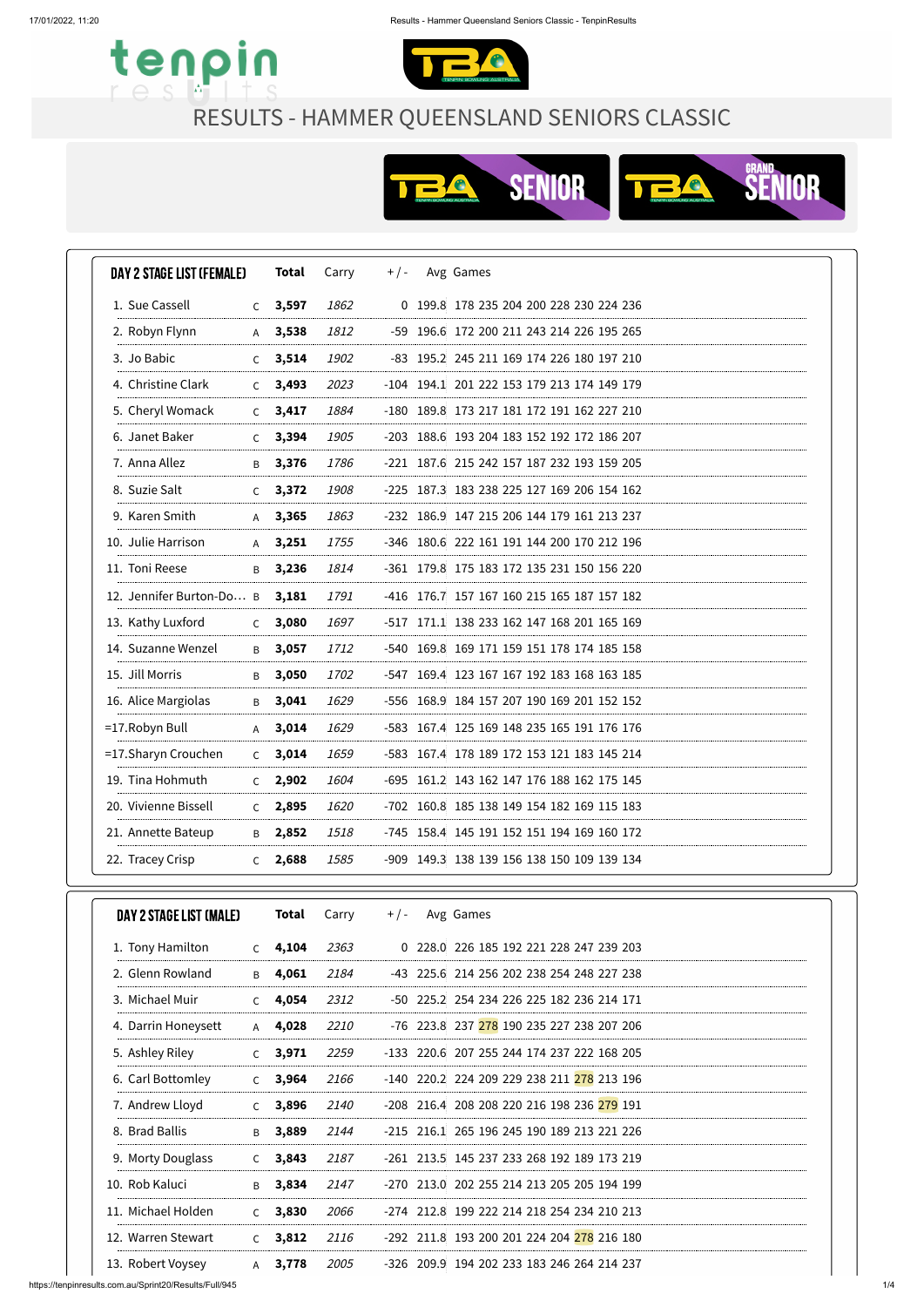17/01/2022, 11:20 Results - Hammer Queensland Seniors Classic - TenpinResults

https://tenpinresults.com.au/Sprint20/Results/Full/945 2/4

| 3,763<br>2080<br>-341 209.1 164 222 179 174 227 192 268 257<br>$\mathsf{C}$<br>3,763<br>2089<br>-341 209.1 150 212 257 215 253 237 203 147<br>C<br>16. Brett Smith<br>3,759<br>2045<br>-345 208.8 180 191 242 258 189 241 198 215<br>C<br>17. Jim Mclaughlan<br>3,729<br>2137<br>-375 207.2 170 149 220 <mark>279</mark> 246 168 159 201<br>A<br>18. David Cupit<br>1957<br>-387 206.5 239 <mark>280</mark> 197 188 <mark>279</mark> 192 191 194<br>3,717<br>C<br>19. Steve Solman<br>3,696<br>2138<br>-408 205.3 214 153 213 179 140 245 224 190<br>B<br>20. Lawrie Hill<br>3,686<br>2003<br>-418 204.8 179 241 252 207 193 204 198 209<br>В<br>21. Graeme Morgan<br>2038<br>-426 204.3 197 213 269 174 254 161 193 179<br>3,678<br>B<br>22. Chris Benson (snr)<br>3,664<br>2006<br>-440 203.6 183 225 229 190 216 215 189 211<br>B<br>23. Colin Reese<br>3,660<br>1998<br>-444 203.3 210 234 168 224 247 186 230 163<br>B<br>24. Steven Smith<br>3,656<br>2021<br>-448 203.1 193 178 233 214 222 223 173 199<br>В<br>25. Dale Stewart<br>3,653<br>2014<br>-451 202.9 202 224 188 213 213 218 195 186<br>C<br>26. Chris Bateup<br>2059<br>-455 202.7 235 164 151 222 186 212 195 225<br>3,649<br>B<br>27. Jim Bakirtzidis<br>3,645<br>2012<br>-459 202.5 183 227 212 205 170 169 210 257<br>В<br>28. Greg Hargreaves<br>1984<br>-477 201.5 222 201 235 191 207 225 138 224<br>3,627<br>A<br>29. William Johnson<br>-523 198.9 192 188 155 179 192 215 211 231<br>3,581<br>2018<br>$\mathsf{C}$<br>30. Shaun Cummings<br>3,567<br>2034<br>-537 198.2 184 192 190 171 195 211 199 191<br>$\mathsf{C}$<br>31. Rob Mcgrath<br>3,562<br>1901<br>-542 197.9 199 224 246 171 203 248 168 202<br>Β<br>32. Brian Robinson<br>3,543<br>2058<br>-561 196.8 174 131 188 203 183 182 221 203<br>B<br>33. Darrell Holt<br>-562 196.8 190 247 167 225 223 163 209 244<br>3,542<br>1874<br>B<br>34. Leon Brady<br>1932<br>-566 196.6 182 255 245 186 218 185 170 165<br>3,538<br>A<br>=35. Ralph Harford<br>3,525<br>2038<br>-579 195.8 207 180 169 210 182 206 170 163<br>$\mathsf{C}$<br>=35.David Edwards<br>-579 195.8 192 179 198 193 203 160 171 180<br>3,525<br>2049<br>$\mathsf{C}$<br>37. Peter Williams<br>3,504<br>2048<br>-600 194.7 188 151 142 202 200 185 193 195<br>A<br>38. David Farquharson<br>-610 194.1 234 215 202 235 166 186 186 223<br>3,494<br>1847<br>$\mathsf{C}$<br>39. Bob Doyle<br>-637 192.6 186 139 206 233 224 182 183 197<br>3,467<br>1917<br>A<br>40. Graham Allen<br>1934<br>-646 192.1 149 179 158 211 176 215 212 224<br>3,458<br>A<br>41. Bob Hardie<br>3,454<br>1845<br>-650 191.9 189 203 231 217 213 166 200 190<br>C.<br>42. Paul Sutton<br>3,449<br>1956<br>-655 191.6 173 187 164 228 185 181 183 192<br>B<br>43. Robbie Douglas<br>3,438<br>2110<br>-666 191.0 132 164 157 199 161 187 194 134<br>B<br>44. Brian Olsen<br>3,406<br>1908<br>-698 189.2 198 190 167 191 169 192 180 211<br>B<br>45. Allan Smith<br>3,398<br>1860<br>-706 188.8 175 165 159 210 201 199 192 237<br>B<br>46. Steve Smith<br>3,392<br>1933<br>-712 188.4 231 147 214 210 185 145 157 170<br>C<br>47. Jamie Carroll<br>3,350<br>-754 186.1 227 189 200 192 190 192 190 200<br><i>1770</i><br>C<br>48. Ronald Hine<br>-757 185.9 223 182 172 199 212 194 170 201<br>3,347<br>1794<br>A<br>49. Steve Lenton<br>1871<br>-762 185.7 222 173 184 207 139 167 191 188<br>3,342<br>B<br>-793 183.9 212 189 183 179 176 132 152 215<br>50. Greg Langford<br>$A$ 3,311<br>1873<br>51. Jeff Knight<br>-796 183.8 161 158 160 189 168 225 187 214<br>3,308<br>1846<br>A<br>52. Peter Mifsud<br>3,299<br>1887<br>-805 183.3 170 179 194 150 155 170 192 202<br>B<br>53. Michael "Mick" BoehmA<br>3,282<br>1960<br>-822 182.3 123 169 145 149 191 202 199 144<br>54. Andrew Jacklin<br>-884 178.9 185 164 139 154 213 176 221 191<br>3,220<br>1777<br>A<br>55. Peter Bowling<br>3,219<br>1856<br>-885 178.8 173 212 176 140 175 186 143 158<br>C<br>56. Dino Margiolas<br>3,171<br>1805<br>-933 176.2 176 191 171 193 118 197 167 153<br>B<br>57. Kerry Stockwell<br>3,150<br>-954 175.0 170 132 158 185 159 173 146 170<br>1857<br>B<br>58. Gary Bernardin<br>2,959<br>1683<br>-1145 164.4 157 165 166 146 150 153 163 176<br>C<br>59. Mick Fenech<br>2,902<br>1607<br>-1202 161.2 143 148 150 202 143 203 143 163<br>B<br>60. Steven Swaine<br>2,798<br>1527<br>-1306 155.4 144 177 188 202 156 129 134 141<br>Β |                    |  |  |  |  |  |  |
|-----------------------------------------------------------------------------------------------------------------------------------------------------------------------------------------------------------------------------------------------------------------------------------------------------------------------------------------------------------------------------------------------------------------------------------------------------------------------------------------------------------------------------------------------------------------------------------------------------------------------------------------------------------------------------------------------------------------------------------------------------------------------------------------------------------------------------------------------------------------------------------------------------------------------------------------------------------------------------------------------------------------------------------------------------------------------------------------------------------------------------------------------------------------------------------------------------------------------------------------------------------------------------------------------------------------------------------------------------------------------------------------------------------------------------------------------------------------------------------------------------------------------------------------------------------------------------------------------------------------------------------------------------------------------------------------------------------------------------------------------------------------------------------------------------------------------------------------------------------------------------------------------------------------------------------------------------------------------------------------------------------------------------------------------------------------------------------------------------------------------------------------------------------------------------------------------------------------------------------------------------------------------------------------------------------------------------------------------------------------------------------------------------------------------------------------------------------------------------------------------------------------------------------------------------------------------------------------------------------------------------------------------------------------------------------------------------------------------------------------------------------------------------------------------------------------------------------------------------------------------------------------------------------------------------------------------------------------------------------------------------------------------------------------------------------------------------------------------------------------------------------------------------------------------------------------------------------------------------------------------------------------------------------------------------------------------------------------------------------------------------------------------------------------------------------------------------------------------------------------------------------------------------------------------------------------------------------------------------------------------------------------------------------------------------------------------------------------------------------------------------------------------------------------------------------------------------------------------------------------------------------------------------------------------------------------------------------------------------------------------------------------------------------------------------------------------------------------------------------------------------------------------------------------------------------------------------------------------------------------------------------------------------------------------------------------------------------------------------------------------------------------------------------------|--------------------|--|--|--|--|--|--|
|                                                                                                                                                                                                                                                                                                                                                                                                                                                                                                                                                                                                                                                                                                                                                                                                                                                                                                                                                                                                                                                                                                                                                                                                                                                                                                                                                                                                                                                                                                                                                                                                                                                                                                                                                                                                                                                                                                                                                                                                                                                                                                                                                                                                                                                                                                                                                                                                                                                                                                                                                                                                                                                                                                                                                                                                                                                                                                                                                                                                                                                                                                                                                                                                                                                                                                                                                                                                                                                                                                                                                                                                                                                                                                                                                                                                                                                                                                                                                                                                                                                                                                                                                                                                                                                                                                                                                                                                                 | =14. Terry Bissell |  |  |  |  |  |  |
|                                                                                                                                                                                                                                                                                                                                                                                                                                                                                                                                                                                                                                                                                                                                                                                                                                                                                                                                                                                                                                                                                                                                                                                                                                                                                                                                                                                                                                                                                                                                                                                                                                                                                                                                                                                                                                                                                                                                                                                                                                                                                                                                                                                                                                                                                                                                                                                                                                                                                                                                                                                                                                                                                                                                                                                                                                                                                                                                                                                                                                                                                                                                                                                                                                                                                                                                                                                                                                                                                                                                                                                                                                                                                                                                                                                                                                                                                                                                                                                                                                                                                                                                                                                                                                                                                                                                                                                                                 | =14. Steve Floyd   |  |  |  |  |  |  |
|                                                                                                                                                                                                                                                                                                                                                                                                                                                                                                                                                                                                                                                                                                                                                                                                                                                                                                                                                                                                                                                                                                                                                                                                                                                                                                                                                                                                                                                                                                                                                                                                                                                                                                                                                                                                                                                                                                                                                                                                                                                                                                                                                                                                                                                                                                                                                                                                                                                                                                                                                                                                                                                                                                                                                                                                                                                                                                                                                                                                                                                                                                                                                                                                                                                                                                                                                                                                                                                                                                                                                                                                                                                                                                                                                                                                                                                                                                                                                                                                                                                                                                                                                                                                                                                                                                                                                                                                                 |                    |  |  |  |  |  |  |
|                                                                                                                                                                                                                                                                                                                                                                                                                                                                                                                                                                                                                                                                                                                                                                                                                                                                                                                                                                                                                                                                                                                                                                                                                                                                                                                                                                                                                                                                                                                                                                                                                                                                                                                                                                                                                                                                                                                                                                                                                                                                                                                                                                                                                                                                                                                                                                                                                                                                                                                                                                                                                                                                                                                                                                                                                                                                                                                                                                                                                                                                                                                                                                                                                                                                                                                                                                                                                                                                                                                                                                                                                                                                                                                                                                                                                                                                                                                                                                                                                                                                                                                                                                                                                                                                                                                                                                                                                 |                    |  |  |  |  |  |  |
|                                                                                                                                                                                                                                                                                                                                                                                                                                                                                                                                                                                                                                                                                                                                                                                                                                                                                                                                                                                                                                                                                                                                                                                                                                                                                                                                                                                                                                                                                                                                                                                                                                                                                                                                                                                                                                                                                                                                                                                                                                                                                                                                                                                                                                                                                                                                                                                                                                                                                                                                                                                                                                                                                                                                                                                                                                                                                                                                                                                                                                                                                                                                                                                                                                                                                                                                                                                                                                                                                                                                                                                                                                                                                                                                                                                                                                                                                                                                                                                                                                                                                                                                                                                                                                                                                                                                                                                                                 |                    |  |  |  |  |  |  |
|                                                                                                                                                                                                                                                                                                                                                                                                                                                                                                                                                                                                                                                                                                                                                                                                                                                                                                                                                                                                                                                                                                                                                                                                                                                                                                                                                                                                                                                                                                                                                                                                                                                                                                                                                                                                                                                                                                                                                                                                                                                                                                                                                                                                                                                                                                                                                                                                                                                                                                                                                                                                                                                                                                                                                                                                                                                                                                                                                                                                                                                                                                                                                                                                                                                                                                                                                                                                                                                                                                                                                                                                                                                                                                                                                                                                                                                                                                                                                                                                                                                                                                                                                                                                                                                                                                                                                                                                                 |                    |  |  |  |  |  |  |
|                                                                                                                                                                                                                                                                                                                                                                                                                                                                                                                                                                                                                                                                                                                                                                                                                                                                                                                                                                                                                                                                                                                                                                                                                                                                                                                                                                                                                                                                                                                                                                                                                                                                                                                                                                                                                                                                                                                                                                                                                                                                                                                                                                                                                                                                                                                                                                                                                                                                                                                                                                                                                                                                                                                                                                                                                                                                                                                                                                                                                                                                                                                                                                                                                                                                                                                                                                                                                                                                                                                                                                                                                                                                                                                                                                                                                                                                                                                                                                                                                                                                                                                                                                                                                                                                                                                                                                                                                 |                    |  |  |  |  |  |  |
|                                                                                                                                                                                                                                                                                                                                                                                                                                                                                                                                                                                                                                                                                                                                                                                                                                                                                                                                                                                                                                                                                                                                                                                                                                                                                                                                                                                                                                                                                                                                                                                                                                                                                                                                                                                                                                                                                                                                                                                                                                                                                                                                                                                                                                                                                                                                                                                                                                                                                                                                                                                                                                                                                                                                                                                                                                                                                                                                                                                                                                                                                                                                                                                                                                                                                                                                                                                                                                                                                                                                                                                                                                                                                                                                                                                                                                                                                                                                                                                                                                                                                                                                                                                                                                                                                                                                                                                                                 |                    |  |  |  |  |  |  |
|                                                                                                                                                                                                                                                                                                                                                                                                                                                                                                                                                                                                                                                                                                                                                                                                                                                                                                                                                                                                                                                                                                                                                                                                                                                                                                                                                                                                                                                                                                                                                                                                                                                                                                                                                                                                                                                                                                                                                                                                                                                                                                                                                                                                                                                                                                                                                                                                                                                                                                                                                                                                                                                                                                                                                                                                                                                                                                                                                                                                                                                                                                                                                                                                                                                                                                                                                                                                                                                                                                                                                                                                                                                                                                                                                                                                                                                                                                                                                                                                                                                                                                                                                                                                                                                                                                                                                                                                                 |                    |  |  |  |  |  |  |
|                                                                                                                                                                                                                                                                                                                                                                                                                                                                                                                                                                                                                                                                                                                                                                                                                                                                                                                                                                                                                                                                                                                                                                                                                                                                                                                                                                                                                                                                                                                                                                                                                                                                                                                                                                                                                                                                                                                                                                                                                                                                                                                                                                                                                                                                                                                                                                                                                                                                                                                                                                                                                                                                                                                                                                                                                                                                                                                                                                                                                                                                                                                                                                                                                                                                                                                                                                                                                                                                                                                                                                                                                                                                                                                                                                                                                                                                                                                                                                                                                                                                                                                                                                                                                                                                                                                                                                                                                 |                    |  |  |  |  |  |  |
|                                                                                                                                                                                                                                                                                                                                                                                                                                                                                                                                                                                                                                                                                                                                                                                                                                                                                                                                                                                                                                                                                                                                                                                                                                                                                                                                                                                                                                                                                                                                                                                                                                                                                                                                                                                                                                                                                                                                                                                                                                                                                                                                                                                                                                                                                                                                                                                                                                                                                                                                                                                                                                                                                                                                                                                                                                                                                                                                                                                                                                                                                                                                                                                                                                                                                                                                                                                                                                                                                                                                                                                                                                                                                                                                                                                                                                                                                                                                                                                                                                                                                                                                                                                                                                                                                                                                                                                                                 |                    |  |  |  |  |  |  |
|                                                                                                                                                                                                                                                                                                                                                                                                                                                                                                                                                                                                                                                                                                                                                                                                                                                                                                                                                                                                                                                                                                                                                                                                                                                                                                                                                                                                                                                                                                                                                                                                                                                                                                                                                                                                                                                                                                                                                                                                                                                                                                                                                                                                                                                                                                                                                                                                                                                                                                                                                                                                                                                                                                                                                                                                                                                                                                                                                                                                                                                                                                                                                                                                                                                                                                                                                                                                                                                                                                                                                                                                                                                                                                                                                                                                                                                                                                                                                                                                                                                                                                                                                                                                                                                                                                                                                                                                                 |                    |  |  |  |  |  |  |
|                                                                                                                                                                                                                                                                                                                                                                                                                                                                                                                                                                                                                                                                                                                                                                                                                                                                                                                                                                                                                                                                                                                                                                                                                                                                                                                                                                                                                                                                                                                                                                                                                                                                                                                                                                                                                                                                                                                                                                                                                                                                                                                                                                                                                                                                                                                                                                                                                                                                                                                                                                                                                                                                                                                                                                                                                                                                                                                                                                                                                                                                                                                                                                                                                                                                                                                                                                                                                                                                                                                                                                                                                                                                                                                                                                                                                                                                                                                                                                                                                                                                                                                                                                                                                                                                                                                                                                                                                 |                    |  |  |  |  |  |  |
|                                                                                                                                                                                                                                                                                                                                                                                                                                                                                                                                                                                                                                                                                                                                                                                                                                                                                                                                                                                                                                                                                                                                                                                                                                                                                                                                                                                                                                                                                                                                                                                                                                                                                                                                                                                                                                                                                                                                                                                                                                                                                                                                                                                                                                                                                                                                                                                                                                                                                                                                                                                                                                                                                                                                                                                                                                                                                                                                                                                                                                                                                                                                                                                                                                                                                                                                                                                                                                                                                                                                                                                                                                                                                                                                                                                                                                                                                                                                                                                                                                                                                                                                                                                                                                                                                                                                                                                                                 |                    |  |  |  |  |  |  |
|                                                                                                                                                                                                                                                                                                                                                                                                                                                                                                                                                                                                                                                                                                                                                                                                                                                                                                                                                                                                                                                                                                                                                                                                                                                                                                                                                                                                                                                                                                                                                                                                                                                                                                                                                                                                                                                                                                                                                                                                                                                                                                                                                                                                                                                                                                                                                                                                                                                                                                                                                                                                                                                                                                                                                                                                                                                                                                                                                                                                                                                                                                                                                                                                                                                                                                                                                                                                                                                                                                                                                                                                                                                                                                                                                                                                                                                                                                                                                                                                                                                                                                                                                                                                                                                                                                                                                                                                                 |                    |  |  |  |  |  |  |
|                                                                                                                                                                                                                                                                                                                                                                                                                                                                                                                                                                                                                                                                                                                                                                                                                                                                                                                                                                                                                                                                                                                                                                                                                                                                                                                                                                                                                                                                                                                                                                                                                                                                                                                                                                                                                                                                                                                                                                                                                                                                                                                                                                                                                                                                                                                                                                                                                                                                                                                                                                                                                                                                                                                                                                                                                                                                                                                                                                                                                                                                                                                                                                                                                                                                                                                                                                                                                                                                                                                                                                                                                                                                                                                                                                                                                                                                                                                                                                                                                                                                                                                                                                                                                                                                                                                                                                                                                 |                    |  |  |  |  |  |  |
|                                                                                                                                                                                                                                                                                                                                                                                                                                                                                                                                                                                                                                                                                                                                                                                                                                                                                                                                                                                                                                                                                                                                                                                                                                                                                                                                                                                                                                                                                                                                                                                                                                                                                                                                                                                                                                                                                                                                                                                                                                                                                                                                                                                                                                                                                                                                                                                                                                                                                                                                                                                                                                                                                                                                                                                                                                                                                                                                                                                                                                                                                                                                                                                                                                                                                                                                                                                                                                                                                                                                                                                                                                                                                                                                                                                                                                                                                                                                                                                                                                                                                                                                                                                                                                                                                                                                                                                                                 |                    |  |  |  |  |  |  |
|                                                                                                                                                                                                                                                                                                                                                                                                                                                                                                                                                                                                                                                                                                                                                                                                                                                                                                                                                                                                                                                                                                                                                                                                                                                                                                                                                                                                                                                                                                                                                                                                                                                                                                                                                                                                                                                                                                                                                                                                                                                                                                                                                                                                                                                                                                                                                                                                                                                                                                                                                                                                                                                                                                                                                                                                                                                                                                                                                                                                                                                                                                                                                                                                                                                                                                                                                                                                                                                                                                                                                                                                                                                                                                                                                                                                                                                                                                                                                                                                                                                                                                                                                                                                                                                                                                                                                                                                                 |                    |  |  |  |  |  |  |
|                                                                                                                                                                                                                                                                                                                                                                                                                                                                                                                                                                                                                                                                                                                                                                                                                                                                                                                                                                                                                                                                                                                                                                                                                                                                                                                                                                                                                                                                                                                                                                                                                                                                                                                                                                                                                                                                                                                                                                                                                                                                                                                                                                                                                                                                                                                                                                                                                                                                                                                                                                                                                                                                                                                                                                                                                                                                                                                                                                                                                                                                                                                                                                                                                                                                                                                                                                                                                                                                                                                                                                                                                                                                                                                                                                                                                                                                                                                                                                                                                                                                                                                                                                                                                                                                                                                                                                                                                 |                    |  |  |  |  |  |  |
|                                                                                                                                                                                                                                                                                                                                                                                                                                                                                                                                                                                                                                                                                                                                                                                                                                                                                                                                                                                                                                                                                                                                                                                                                                                                                                                                                                                                                                                                                                                                                                                                                                                                                                                                                                                                                                                                                                                                                                                                                                                                                                                                                                                                                                                                                                                                                                                                                                                                                                                                                                                                                                                                                                                                                                                                                                                                                                                                                                                                                                                                                                                                                                                                                                                                                                                                                                                                                                                                                                                                                                                                                                                                                                                                                                                                                                                                                                                                                                                                                                                                                                                                                                                                                                                                                                                                                                                                                 |                    |  |  |  |  |  |  |
|                                                                                                                                                                                                                                                                                                                                                                                                                                                                                                                                                                                                                                                                                                                                                                                                                                                                                                                                                                                                                                                                                                                                                                                                                                                                                                                                                                                                                                                                                                                                                                                                                                                                                                                                                                                                                                                                                                                                                                                                                                                                                                                                                                                                                                                                                                                                                                                                                                                                                                                                                                                                                                                                                                                                                                                                                                                                                                                                                                                                                                                                                                                                                                                                                                                                                                                                                                                                                                                                                                                                                                                                                                                                                                                                                                                                                                                                                                                                                                                                                                                                                                                                                                                                                                                                                                                                                                                                                 |                    |  |  |  |  |  |  |
|                                                                                                                                                                                                                                                                                                                                                                                                                                                                                                                                                                                                                                                                                                                                                                                                                                                                                                                                                                                                                                                                                                                                                                                                                                                                                                                                                                                                                                                                                                                                                                                                                                                                                                                                                                                                                                                                                                                                                                                                                                                                                                                                                                                                                                                                                                                                                                                                                                                                                                                                                                                                                                                                                                                                                                                                                                                                                                                                                                                                                                                                                                                                                                                                                                                                                                                                                                                                                                                                                                                                                                                                                                                                                                                                                                                                                                                                                                                                                                                                                                                                                                                                                                                                                                                                                                                                                                                                                 |                    |  |  |  |  |  |  |
|                                                                                                                                                                                                                                                                                                                                                                                                                                                                                                                                                                                                                                                                                                                                                                                                                                                                                                                                                                                                                                                                                                                                                                                                                                                                                                                                                                                                                                                                                                                                                                                                                                                                                                                                                                                                                                                                                                                                                                                                                                                                                                                                                                                                                                                                                                                                                                                                                                                                                                                                                                                                                                                                                                                                                                                                                                                                                                                                                                                                                                                                                                                                                                                                                                                                                                                                                                                                                                                                                                                                                                                                                                                                                                                                                                                                                                                                                                                                                                                                                                                                                                                                                                                                                                                                                                                                                                                                                 |                    |  |  |  |  |  |  |
|                                                                                                                                                                                                                                                                                                                                                                                                                                                                                                                                                                                                                                                                                                                                                                                                                                                                                                                                                                                                                                                                                                                                                                                                                                                                                                                                                                                                                                                                                                                                                                                                                                                                                                                                                                                                                                                                                                                                                                                                                                                                                                                                                                                                                                                                                                                                                                                                                                                                                                                                                                                                                                                                                                                                                                                                                                                                                                                                                                                                                                                                                                                                                                                                                                                                                                                                                                                                                                                                                                                                                                                                                                                                                                                                                                                                                                                                                                                                                                                                                                                                                                                                                                                                                                                                                                                                                                                                                 |                    |  |  |  |  |  |  |
|                                                                                                                                                                                                                                                                                                                                                                                                                                                                                                                                                                                                                                                                                                                                                                                                                                                                                                                                                                                                                                                                                                                                                                                                                                                                                                                                                                                                                                                                                                                                                                                                                                                                                                                                                                                                                                                                                                                                                                                                                                                                                                                                                                                                                                                                                                                                                                                                                                                                                                                                                                                                                                                                                                                                                                                                                                                                                                                                                                                                                                                                                                                                                                                                                                                                                                                                                                                                                                                                                                                                                                                                                                                                                                                                                                                                                                                                                                                                                                                                                                                                                                                                                                                                                                                                                                                                                                                                                 |                    |  |  |  |  |  |  |
|                                                                                                                                                                                                                                                                                                                                                                                                                                                                                                                                                                                                                                                                                                                                                                                                                                                                                                                                                                                                                                                                                                                                                                                                                                                                                                                                                                                                                                                                                                                                                                                                                                                                                                                                                                                                                                                                                                                                                                                                                                                                                                                                                                                                                                                                                                                                                                                                                                                                                                                                                                                                                                                                                                                                                                                                                                                                                                                                                                                                                                                                                                                                                                                                                                                                                                                                                                                                                                                                                                                                                                                                                                                                                                                                                                                                                                                                                                                                                                                                                                                                                                                                                                                                                                                                                                                                                                                                                 |                    |  |  |  |  |  |  |
|                                                                                                                                                                                                                                                                                                                                                                                                                                                                                                                                                                                                                                                                                                                                                                                                                                                                                                                                                                                                                                                                                                                                                                                                                                                                                                                                                                                                                                                                                                                                                                                                                                                                                                                                                                                                                                                                                                                                                                                                                                                                                                                                                                                                                                                                                                                                                                                                                                                                                                                                                                                                                                                                                                                                                                                                                                                                                                                                                                                                                                                                                                                                                                                                                                                                                                                                                                                                                                                                                                                                                                                                                                                                                                                                                                                                                                                                                                                                                                                                                                                                                                                                                                                                                                                                                                                                                                                                                 |                    |  |  |  |  |  |  |
|                                                                                                                                                                                                                                                                                                                                                                                                                                                                                                                                                                                                                                                                                                                                                                                                                                                                                                                                                                                                                                                                                                                                                                                                                                                                                                                                                                                                                                                                                                                                                                                                                                                                                                                                                                                                                                                                                                                                                                                                                                                                                                                                                                                                                                                                                                                                                                                                                                                                                                                                                                                                                                                                                                                                                                                                                                                                                                                                                                                                                                                                                                                                                                                                                                                                                                                                                                                                                                                                                                                                                                                                                                                                                                                                                                                                                                                                                                                                                                                                                                                                                                                                                                                                                                                                                                                                                                                                                 |                    |  |  |  |  |  |  |
|                                                                                                                                                                                                                                                                                                                                                                                                                                                                                                                                                                                                                                                                                                                                                                                                                                                                                                                                                                                                                                                                                                                                                                                                                                                                                                                                                                                                                                                                                                                                                                                                                                                                                                                                                                                                                                                                                                                                                                                                                                                                                                                                                                                                                                                                                                                                                                                                                                                                                                                                                                                                                                                                                                                                                                                                                                                                                                                                                                                                                                                                                                                                                                                                                                                                                                                                                                                                                                                                                                                                                                                                                                                                                                                                                                                                                                                                                                                                                                                                                                                                                                                                                                                                                                                                                                                                                                                                                 |                    |  |  |  |  |  |  |
|                                                                                                                                                                                                                                                                                                                                                                                                                                                                                                                                                                                                                                                                                                                                                                                                                                                                                                                                                                                                                                                                                                                                                                                                                                                                                                                                                                                                                                                                                                                                                                                                                                                                                                                                                                                                                                                                                                                                                                                                                                                                                                                                                                                                                                                                                                                                                                                                                                                                                                                                                                                                                                                                                                                                                                                                                                                                                                                                                                                                                                                                                                                                                                                                                                                                                                                                                                                                                                                                                                                                                                                                                                                                                                                                                                                                                                                                                                                                                                                                                                                                                                                                                                                                                                                                                                                                                                                                                 |                    |  |  |  |  |  |  |
|                                                                                                                                                                                                                                                                                                                                                                                                                                                                                                                                                                                                                                                                                                                                                                                                                                                                                                                                                                                                                                                                                                                                                                                                                                                                                                                                                                                                                                                                                                                                                                                                                                                                                                                                                                                                                                                                                                                                                                                                                                                                                                                                                                                                                                                                                                                                                                                                                                                                                                                                                                                                                                                                                                                                                                                                                                                                                                                                                                                                                                                                                                                                                                                                                                                                                                                                                                                                                                                                                                                                                                                                                                                                                                                                                                                                                                                                                                                                                                                                                                                                                                                                                                                                                                                                                                                                                                                                                 |                    |  |  |  |  |  |  |
|                                                                                                                                                                                                                                                                                                                                                                                                                                                                                                                                                                                                                                                                                                                                                                                                                                                                                                                                                                                                                                                                                                                                                                                                                                                                                                                                                                                                                                                                                                                                                                                                                                                                                                                                                                                                                                                                                                                                                                                                                                                                                                                                                                                                                                                                                                                                                                                                                                                                                                                                                                                                                                                                                                                                                                                                                                                                                                                                                                                                                                                                                                                                                                                                                                                                                                                                                                                                                                                                                                                                                                                                                                                                                                                                                                                                                                                                                                                                                                                                                                                                                                                                                                                                                                                                                                                                                                                                                 |                    |  |  |  |  |  |  |
|                                                                                                                                                                                                                                                                                                                                                                                                                                                                                                                                                                                                                                                                                                                                                                                                                                                                                                                                                                                                                                                                                                                                                                                                                                                                                                                                                                                                                                                                                                                                                                                                                                                                                                                                                                                                                                                                                                                                                                                                                                                                                                                                                                                                                                                                                                                                                                                                                                                                                                                                                                                                                                                                                                                                                                                                                                                                                                                                                                                                                                                                                                                                                                                                                                                                                                                                                                                                                                                                                                                                                                                                                                                                                                                                                                                                                                                                                                                                                                                                                                                                                                                                                                                                                                                                                                                                                                                                                 |                    |  |  |  |  |  |  |
|                                                                                                                                                                                                                                                                                                                                                                                                                                                                                                                                                                                                                                                                                                                                                                                                                                                                                                                                                                                                                                                                                                                                                                                                                                                                                                                                                                                                                                                                                                                                                                                                                                                                                                                                                                                                                                                                                                                                                                                                                                                                                                                                                                                                                                                                                                                                                                                                                                                                                                                                                                                                                                                                                                                                                                                                                                                                                                                                                                                                                                                                                                                                                                                                                                                                                                                                                                                                                                                                                                                                                                                                                                                                                                                                                                                                                                                                                                                                                                                                                                                                                                                                                                                                                                                                                                                                                                                                                 |                    |  |  |  |  |  |  |
|                                                                                                                                                                                                                                                                                                                                                                                                                                                                                                                                                                                                                                                                                                                                                                                                                                                                                                                                                                                                                                                                                                                                                                                                                                                                                                                                                                                                                                                                                                                                                                                                                                                                                                                                                                                                                                                                                                                                                                                                                                                                                                                                                                                                                                                                                                                                                                                                                                                                                                                                                                                                                                                                                                                                                                                                                                                                                                                                                                                                                                                                                                                                                                                                                                                                                                                                                                                                                                                                                                                                                                                                                                                                                                                                                                                                                                                                                                                                                                                                                                                                                                                                                                                                                                                                                                                                                                                                                 |                    |  |  |  |  |  |  |
|                                                                                                                                                                                                                                                                                                                                                                                                                                                                                                                                                                                                                                                                                                                                                                                                                                                                                                                                                                                                                                                                                                                                                                                                                                                                                                                                                                                                                                                                                                                                                                                                                                                                                                                                                                                                                                                                                                                                                                                                                                                                                                                                                                                                                                                                                                                                                                                                                                                                                                                                                                                                                                                                                                                                                                                                                                                                                                                                                                                                                                                                                                                                                                                                                                                                                                                                                                                                                                                                                                                                                                                                                                                                                                                                                                                                                                                                                                                                                                                                                                                                                                                                                                                                                                                                                                                                                                                                                 |                    |  |  |  |  |  |  |
|                                                                                                                                                                                                                                                                                                                                                                                                                                                                                                                                                                                                                                                                                                                                                                                                                                                                                                                                                                                                                                                                                                                                                                                                                                                                                                                                                                                                                                                                                                                                                                                                                                                                                                                                                                                                                                                                                                                                                                                                                                                                                                                                                                                                                                                                                                                                                                                                                                                                                                                                                                                                                                                                                                                                                                                                                                                                                                                                                                                                                                                                                                                                                                                                                                                                                                                                                                                                                                                                                                                                                                                                                                                                                                                                                                                                                                                                                                                                                                                                                                                                                                                                                                                                                                                                                                                                                                                                                 |                    |  |  |  |  |  |  |
|                                                                                                                                                                                                                                                                                                                                                                                                                                                                                                                                                                                                                                                                                                                                                                                                                                                                                                                                                                                                                                                                                                                                                                                                                                                                                                                                                                                                                                                                                                                                                                                                                                                                                                                                                                                                                                                                                                                                                                                                                                                                                                                                                                                                                                                                                                                                                                                                                                                                                                                                                                                                                                                                                                                                                                                                                                                                                                                                                                                                                                                                                                                                                                                                                                                                                                                                                                                                                                                                                                                                                                                                                                                                                                                                                                                                                                                                                                                                                                                                                                                                                                                                                                                                                                                                                                                                                                                                                 |                    |  |  |  |  |  |  |
|                                                                                                                                                                                                                                                                                                                                                                                                                                                                                                                                                                                                                                                                                                                                                                                                                                                                                                                                                                                                                                                                                                                                                                                                                                                                                                                                                                                                                                                                                                                                                                                                                                                                                                                                                                                                                                                                                                                                                                                                                                                                                                                                                                                                                                                                                                                                                                                                                                                                                                                                                                                                                                                                                                                                                                                                                                                                                                                                                                                                                                                                                                                                                                                                                                                                                                                                                                                                                                                                                                                                                                                                                                                                                                                                                                                                                                                                                                                                                                                                                                                                                                                                                                                                                                                                                                                                                                                                                 |                    |  |  |  |  |  |  |
|                                                                                                                                                                                                                                                                                                                                                                                                                                                                                                                                                                                                                                                                                                                                                                                                                                                                                                                                                                                                                                                                                                                                                                                                                                                                                                                                                                                                                                                                                                                                                                                                                                                                                                                                                                                                                                                                                                                                                                                                                                                                                                                                                                                                                                                                                                                                                                                                                                                                                                                                                                                                                                                                                                                                                                                                                                                                                                                                                                                                                                                                                                                                                                                                                                                                                                                                                                                                                                                                                                                                                                                                                                                                                                                                                                                                                                                                                                                                                                                                                                                                                                                                                                                                                                                                                                                                                                                                                 |                    |  |  |  |  |  |  |
|                                                                                                                                                                                                                                                                                                                                                                                                                                                                                                                                                                                                                                                                                                                                                                                                                                                                                                                                                                                                                                                                                                                                                                                                                                                                                                                                                                                                                                                                                                                                                                                                                                                                                                                                                                                                                                                                                                                                                                                                                                                                                                                                                                                                                                                                                                                                                                                                                                                                                                                                                                                                                                                                                                                                                                                                                                                                                                                                                                                                                                                                                                                                                                                                                                                                                                                                                                                                                                                                                                                                                                                                                                                                                                                                                                                                                                                                                                                                                                                                                                                                                                                                                                                                                                                                                                                                                                                                                 |                    |  |  |  |  |  |  |
|                                                                                                                                                                                                                                                                                                                                                                                                                                                                                                                                                                                                                                                                                                                                                                                                                                                                                                                                                                                                                                                                                                                                                                                                                                                                                                                                                                                                                                                                                                                                                                                                                                                                                                                                                                                                                                                                                                                                                                                                                                                                                                                                                                                                                                                                                                                                                                                                                                                                                                                                                                                                                                                                                                                                                                                                                                                                                                                                                                                                                                                                                                                                                                                                                                                                                                                                                                                                                                                                                                                                                                                                                                                                                                                                                                                                                                                                                                                                                                                                                                                                                                                                                                                                                                                                                                                                                                                                                 |                    |  |  |  |  |  |  |
|                                                                                                                                                                                                                                                                                                                                                                                                                                                                                                                                                                                                                                                                                                                                                                                                                                                                                                                                                                                                                                                                                                                                                                                                                                                                                                                                                                                                                                                                                                                                                                                                                                                                                                                                                                                                                                                                                                                                                                                                                                                                                                                                                                                                                                                                                                                                                                                                                                                                                                                                                                                                                                                                                                                                                                                                                                                                                                                                                                                                                                                                                                                                                                                                                                                                                                                                                                                                                                                                                                                                                                                                                                                                                                                                                                                                                                                                                                                                                                                                                                                                                                                                                                                                                                                                                                                                                                                                                 |                    |  |  |  |  |  |  |
|                                                                                                                                                                                                                                                                                                                                                                                                                                                                                                                                                                                                                                                                                                                                                                                                                                                                                                                                                                                                                                                                                                                                                                                                                                                                                                                                                                                                                                                                                                                                                                                                                                                                                                                                                                                                                                                                                                                                                                                                                                                                                                                                                                                                                                                                                                                                                                                                                                                                                                                                                                                                                                                                                                                                                                                                                                                                                                                                                                                                                                                                                                                                                                                                                                                                                                                                                                                                                                                                                                                                                                                                                                                                                                                                                                                                                                                                                                                                                                                                                                                                                                                                                                                                                                                                                                                                                                                                                 |                    |  |  |  |  |  |  |
|                                                                                                                                                                                                                                                                                                                                                                                                                                                                                                                                                                                                                                                                                                                                                                                                                                                                                                                                                                                                                                                                                                                                                                                                                                                                                                                                                                                                                                                                                                                                                                                                                                                                                                                                                                                                                                                                                                                                                                                                                                                                                                                                                                                                                                                                                                                                                                                                                                                                                                                                                                                                                                                                                                                                                                                                                                                                                                                                                                                                                                                                                                                                                                                                                                                                                                                                                                                                                                                                                                                                                                                                                                                                                                                                                                                                                                                                                                                                                                                                                                                                                                                                                                                                                                                                                                                                                                                                                 |                    |  |  |  |  |  |  |
|                                                                                                                                                                                                                                                                                                                                                                                                                                                                                                                                                                                                                                                                                                                                                                                                                                                                                                                                                                                                                                                                                                                                                                                                                                                                                                                                                                                                                                                                                                                                                                                                                                                                                                                                                                                                                                                                                                                                                                                                                                                                                                                                                                                                                                                                                                                                                                                                                                                                                                                                                                                                                                                                                                                                                                                                                                                                                                                                                                                                                                                                                                                                                                                                                                                                                                                                                                                                                                                                                                                                                                                                                                                                                                                                                                                                                                                                                                                                                                                                                                                                                                                                                                                                                                                                                                                                                                                                                 |                    |  |  |  |  |  |  |
|                                                                                                                                                                                                                                                                                                                                                                                                                                                                                                                                                                                                                                                                                                                                                                                                                                                                                                                                                                                                                                                                                                                                                                                                                                                                                                                                                                                                                                                                                                                                                                                                                                                                                                                                                                                                                                                                                                                                                                                                                                                                                                                                                                                                                                                                                                                                                                                                                                                                                                                                                                                                                                                                                                                                                                                                                                                                                                                                                                                                                                                                                                                                                                                                                                                                                                                                                                                                                                                                                                                                                                                                                                                                                                                                                                                                                                                                                                                                                                                                                                                                                                                                                                                                                                                                                                                                                                                                                 |                    |  |  |  |  |  |  |
|                                                                                                                                                                                                                                                                                                                                                                                                                                                                                                                                                                                                                                                                                                                                                                                                                                                                                                                                                                                                                                                                                                                                                                                                                                                                                                                                                                                                                                                                                                                                                                                                                                                                                                                                                                                                                                                                                                                                                                                                                                                                                                                                                                                                                                                                                                                                                                                                                                                                                                                                                                                                                                                                                                                                                                                                                                                                                                                                                                                                                                                                                                                                                                                                                                                                                                                                                                                                                                                                                                                                                                                                                                                                                                                                                                                                                                                                                                                                                                                                                                                                                                                                                                                                                                                                                                                                                                                                                 |                    |  |  |  |  |  |  |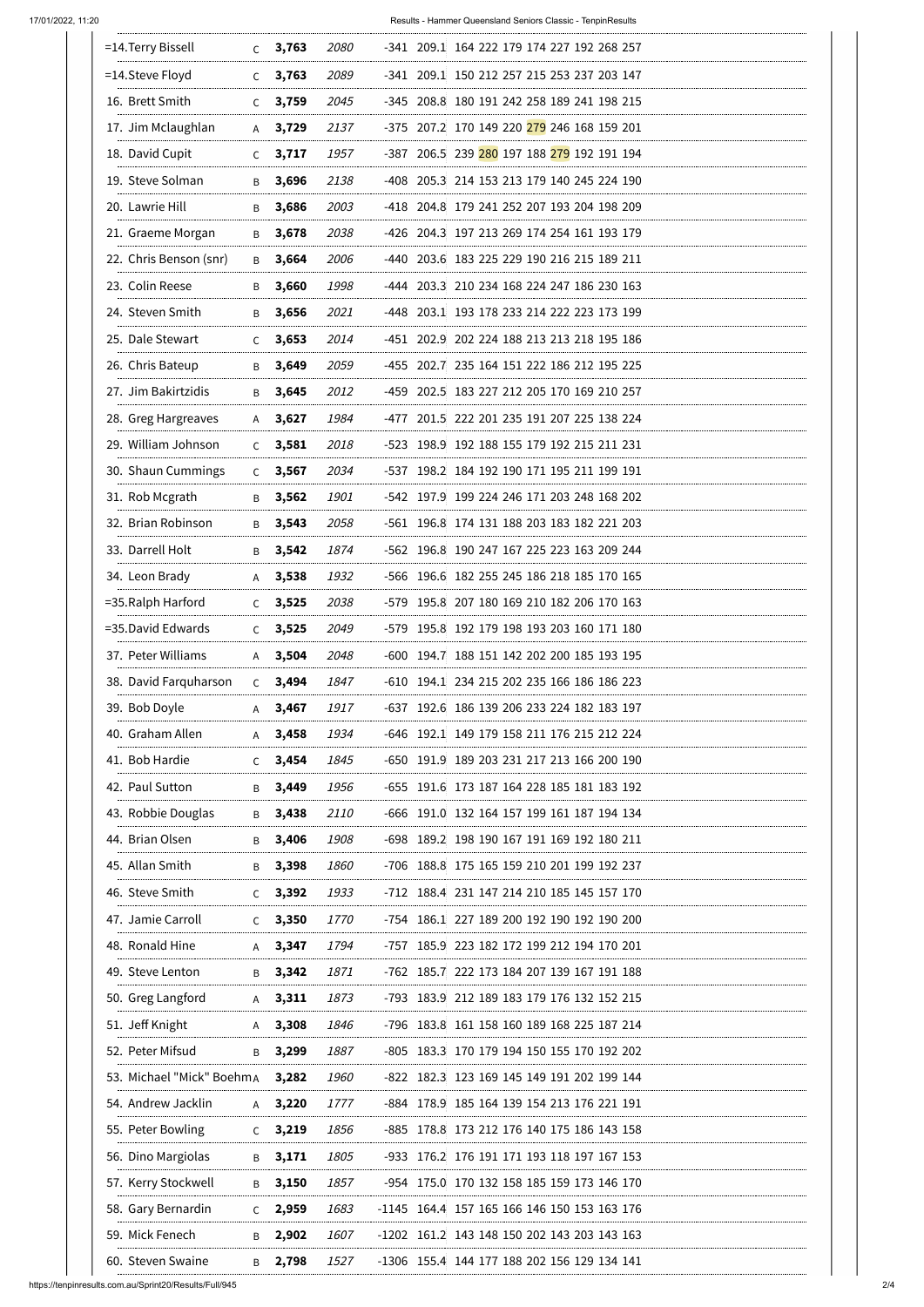## 17/01/2022, 11:20 Results - Hammer Queensland Seniors Classic - TenpinResults

| $\overline{\phantom{a}}$<br>Mu | CA <sub>3</sub> | 1486 | 146.8<br><b>109</b><br>$-1461$<br>$\sim$<br>.4.<br>h<br>1 X J |
|--------------------------------|-----------------|------|---------------------------------------------------------------|
|                                |                 |      |                                                               |

| $C = 2,363$<br>2,312<br>$\mathsf{C}$ |                                                                                                                       |                                                                                                                                                                                                                                      | 0 236.3 235 270 205 227 249 228 235 218 248 248    |
|--------------------------------------|-----------------------------------------------------------------------------------------------------------------------|--------------------------------------------------------------------------------------------------------------------------------------------------------------------------------------------------------------------------------------|----------------------------------------------------|
|                                      |                                                                                                                       |                                                                                                                                                                                                                                      | -51 231.2 258 236 234 204 220 214 289 206 225 226  |
|                                      |                                                                                                                       |                                                                                                                                                                                                                                      |                                                    |
| 2,259<br>$\mathsf{C}$                |                                                                                                                       |                                                                                                                                                                                                                                      | -104 225.9 268 194 276 229 193 201 247 194 199 258 |
|                                      |                                                                                                                       |                                                                                                                                                                                                                                      | -153 221.0 159 277 206 247 195 224 237 226 205 234 |
|                                      |                                                                                                                       |                                                                                                                                                                                                                                      | -176 218.7 193 212 246 203 256 225 257 208 202 185 |
|                                      |                                                                                                                       |                                                                                                                                                                                                                                      | -179 218.4 163 184 235 222 268 225 200 187 247 253 |
|                                      |                                                                                                                       |                                                                                                                                                                                                                                      | -197 216.6 236 177 204 246 210 221 208 190 227 247 |
|                                      |                                                                                                                       |                                                                                                                                                                                                                                      | -216 214.7 246 238 232 153 216 199 226 229 202 206 |
|                                      |                                                                                                                       |                                                                                                                                                                                                                                      | -219 214.4 234 191 255 179 203 193 207 214 247 221 |
| $\mathsf{C}$                         |                                                                                                                       |                                                                                                                                                                                                                                      | -223 214.0 236 227 193 215 248 192 206 158 229 236 |
| B                                    |                                                                                                                       |                                                                                                                                                                                                                                      | -225 213.8 202 222 196 213 144 234 204 225 257 241 |
| $A$ 2,137                            |                                                                                                                       |                                                                                                                                                                                                                                      | -226 213.7 202 203 171 210 235 198 187 237 258 236 |
| $C = 2,116$                          |                                                                                                                       |                                                                                                                                                                                                                                      | -247 211.6 202 223 224 257 194 239 221 251 146 159 |
| 2,110<br>B                           |                                                                                                                       |                                                                                                                                                                                                                                      | -253 211.0 185 216 233 212 217 199 216 224 193 215 |
| 2,089<br>$\mathsf{C}$                |                                                                                                                       |                                                                                                                                                                                                                                      | -274 208.9 269 178 194 192 200 233 244 175 211 193 |
| 2,080<br>$\mathsf{C}$                |                                                                                                                       |                                                                                                                                                                                                                                      | -283 208.0 181 173 259 216 213 223 192 219 200 204 |
| $C = 2,066$                          |                                                                                                                       |                                                                                                                                                                                                                                      | -297 206.6 181 224 159 238 179 276 202 194 201 212 |
| B 2,059                              |                                                                                                                       |                                                                                                                                                                                                                                      | -304 205.9 204 199 226 224 178 181 190 237 207 213 |
|                                      |                                                                                                                       |                                                                                                                                                                                                                                      | -305 205.8 160 210 147 195 206 224 240 228 256 192 |
|                                      |                                                                                                                       |                                                                                                                                                                                                                                      | -314 204.9 173 215 249 172 205 189 181 189 209 267 |
| A 2,048                              |                                                                                                                       |                                                                                                                                                                                                                                      | -315 204.8 183 195 258 157 223 173 202 182 247 228 |
|                                      |                                                                                                                       |                                                                                                                                                                                                                                      | -318 204.5 160 205 159 233 202 222 235 224 178 227 |
|                                      |                                                                                                                       |                                                                                                                                                                                                                                      | -325 203.8 188 190 168 202 223 236 213 166 207 245 |
|                                      |                                                                                                                       |                                                                                                                                                                                                                                      | -325 203.8 235 193 199 164 198 202 236 193 215 203 |
|                                      |                                                                                                                       |                                                                                                                                                                                                                                      | -329 203.4 197 205 178 212 194 201 203 206 179 259 |
|                                      |                                                                                                                       |                                                                                                                                                                                                                                      | -342 202.1 182 249 183 164 192 267 173 184 225 202 |
|                                      |                                                                                                                       |                                                                                                                                                                                                                                      | -345 201.8 212 201 150 175 224 210 210 194 196 246 |
|                                      |                                                                                                                       |                                                                                                                                                                                                                                      | -349 201.4 181 221 175 200 223 208 258 193 187 168 |
|                                      |                                                                                                                       |                                                                                                                                                                                                                                      | -351 201.2 181 209 215 191 198 210 190 235 191 192 |
|                                      |                                                                                                                       |                                                                                                                                                                                                                                      | -357 200.6 194 199 202 192 170 234 202 208 174 231 |
| A 2,005                              |                                                                                                                       |                                                                                                                                                                                                                                      | -358 200.5 184 186 214 199 237 216 182 205 171 211 |
| $\overline{B}$ 2,003                 |                                                                                                                       |                                                                                                                                                                                                                                      | -360 200.3 225 210 193 165 191 201 187 226 203 202 |
| B 1,998                              |                                                                                                                       |                                                                                                                                                                                                                                      | -365 199.8 199 210 168 213 165 158 279 214 182 210 |
|                                      |                                                                                                                       |                                                                                                                                                                                                                                      | -379 198.4 204 215 140 232 208 181 183 219 243 159 |
|                                      |                                                                                                                       |                                                                                                                                                                                                                                      | -403 196.0 219 179 221 195 183 188 186 212 212 165 |
|                                      |                                                                                                                       |                                                                                                                                                                                                                                      | -406 195.7 212 217 185 159 185 201 214 211 177 196 |
| 1,956<br>B                           | -407                                                                                                                  |                                                                                                                                                                                                                                      | 195.6 197 184 224 213 162 225 221 211 138 181      |
| 1,934<br>A                           |                                                                                                                       |                                                                                                                                                                                                                                      | -429 193.4 176 170 229 177 181 209 199 204 186 203 |
| 1,933<br>C                           |                                                                                                                       |                                                                                                                                                                                                                                      | -430 193.3 178 214 182 191 206 192 192 222 167 189 |
| 1,932<br>A                           |                                                                                                                       |                                                                                                                                                                                                                                      | -431 193.2 209 158 222 214 178 226 165 142 238 180 |
| 1,917<br>A                           |                                                                                                                       |                                                                                                                                                                                                                                      | -446 191.7 233 237 204 161 188 196 184 181 161 172 |
| 1,908<br>B                           |                                                                                                                       |                                                                                                                                                                                                                                      | -455 190.8 178 212 168 222 202 147 178 218 192 191 |
|                                      | 2,210<br>$\mathsf{A}$<br>$C = 2,187$<br>2,184<br>B<br>2,166<br>$\mathsf{C}$<br>2,147<br>B<br>B<br>2,138<br>1,901<br>B | 2,144<br>2,140<br>B 2,058<br>$C = 2,049$<br>$C = 2,045$<br>$C = 2,038$<br>B 2,038<br>$C = 2,034$<br>$B = 2,021$<br>$C = 2,018$<br>$C = 2,014$<br>$B = 2,012$<br>B 2,006<br>A 1,984<br>35. Michael "Mick" BoehmA 1,960<br>$C = 1,957$ | -462 190.1 214 185 202 170 207 165 163 183 212 200 |